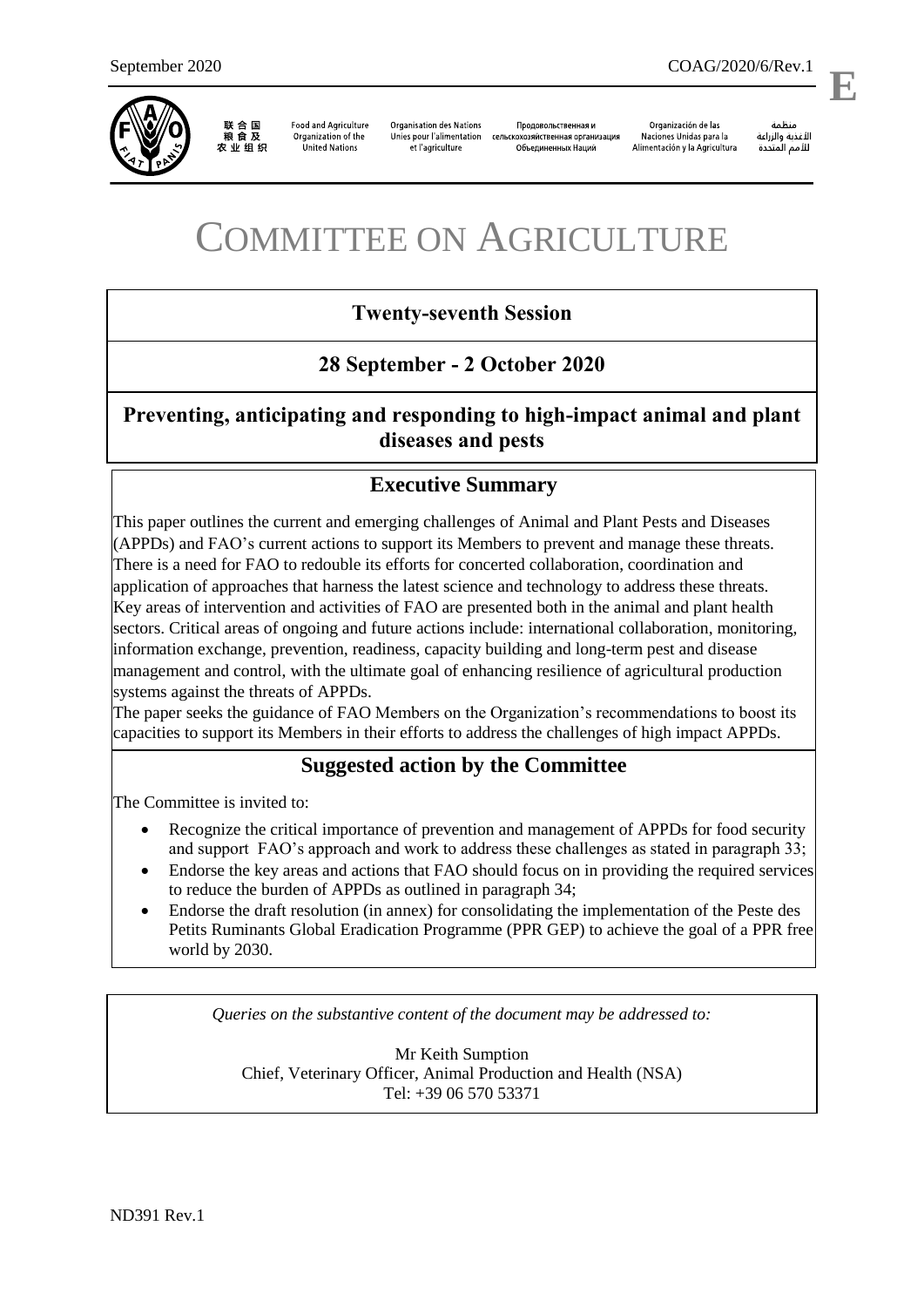## **I. The challenges**

1. Efforts to improve livelihoods and food security are often challenged by the continuous impacts of socio economically important Animal and Plant Pests and Diseases (APPDs) worldwide. These threats cause heavy annual losses; averaging 25 percent globally in animal production, and estimated at 20 to 40 percent in crop production. This affects the income and wellbeing of people depending on both livestock and crop production. The ease at which APPDs can move across borders has compounded their devastating impact and resulted in global threats to agricultural and food systems, including trade at all levels.

2. The increased and rapid movement of people and animals, plants and their products in a globalized world, coupled with degrading biodiversity and changing agro-ecological conditions, as well as inappropriate management practices all contribute to escalation of APPDs. As a result, these threats spread farther and faster than ever before, particularly affecting the poorest countries with vulnerable sanitary and phytosanitary regulations and infrastructure. In addition, climate change, extreme weather events and seasonal variability drive the emergence, spread and severity of plant pests and diseases and animal vector-borne diseases, which all significantly affect crop and livestock production systems, the environment and human health.

3. High impact animal diseases including Peste des Petits Ruminants (PPR), Foot and Mouth Disease (FMD), African Swine Fever (ASF), Contagious Bovine Pleuro-Pneumonia (CBPP), and Newcastle disease (NCD) directly affect livelihoods, food security and nutrition of farming households and have negative effects along national and international livestock value chains, such as through trade restrictions. ASF, for example, is spreading at an alarming pace in Asia, Europe and Africa with severe impacts on swine production. With the exception of ASF, these diseases are preventable through vaccination, but the poor-quality vaccines and lack of accessibility seriously constrains risk prevention and management.

4. PPR is a highly contagious and devastating disease, affecting sheep and goats in around 70 countries across Africa, Asia, the Near East, and Eastern Europe since its first appearance in 1942. More than 80 percent of the global 2.5 billion small ruminant population is at risk of PPR in infected and at-risk countries. It also affects wildlife with high impact on biodiversity. PPR is not only affecting livelihoods of small ruminant keepers, thereby exacerbating poverty, food insecurity and malnutrition, but is also reducing the overall contribution of the small ruminant subsector to global attainment of SDG2 and incomes of small holder producers and international trade.

5. Most of the emerging or re-emerging epidemic and pandemic diseases of humans have their origins in animals (wild or domestic), such as highly pathogenic avian influenza (HPAI), Ebola and the Severe Acute Respiratory Syndrome group of coronaviruses that includes SARS-CoV-2, involved in the current COVID-19 pandemic. These diseases are highly infectious in nature and can spread across large distances very rapidly, causing sickness and death in humans, putting global food security at risk and preventing the poor from benefiting from the lucrative trade opportunities offered by increasing global and regional demand for livestock and livestock products. In addition to these epidemic threats, endemic zoonotic diseases (e.g. anthrax, rabies and brucellosis) and vector borne diseases such as Rift Valley fever, continue to inflict an enormous disease burden particularly in developing countries.

6. Among the major plant pests, desert locusts are the most devastating because of their sudden emergence triggered by changing ecological and climatic conditions, which lead to explosive increases of the populations and rapid spread over borders. The largest Desert Locust upsurge in decades is currently ravaging tens of thousands of hectares of cropland and pasture in Eastern Africa. There are also severe outbreaks in Southwest Asia, the Arabian Peninsula, Iran and the Red Sea coast area. This is the worst desert locust outbreak in over 25 years in Ethiopia and Somalia and the worst observed in over 70 years in Kenya. The current upsurge in Eastern Africa and Yemen was triggered by two cyclones that allowed three generations of breeding in the Empty Quarter of the Arabian Peninsula, giving rise to an 8 000-fold increase in locust numbers between June 2018 and March 2019. The situation has been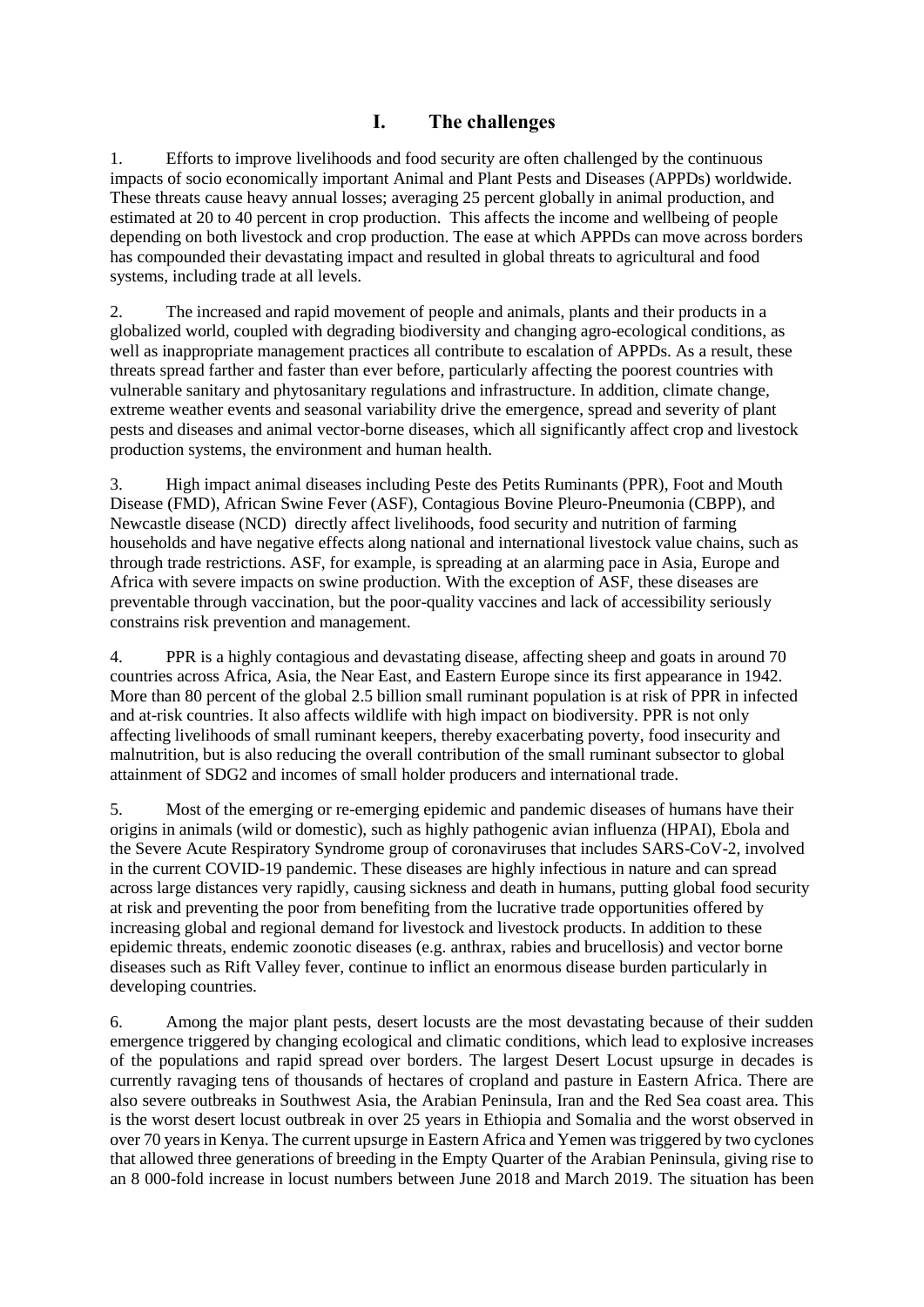further exacerbated by the lack of access to some areas due to insecurity and ongoing conflicts. This upsurge has a further threat of locust migration to West Africa and the Sahel. This locust emergency illustrates the colliding impacts of food chain crises with climate change and conflicts, especially in protracted situations.

7. Fall Armyworm (FAW), a native of the Americas was first detected in Africa in 2016, spread through Africa, Near East and Asia quickly, reaching Australia by the beginning of 2020. Once it is established, it cannot be eradicated and will follow reproductive and seasonal migration patterns on a wide range of crops. This makes the pest a huge threat to the food security and livelihoods of millions of farmers across many regions,

8. Many other crop pests and diseases are affecting international trade as well as food security and livelihoods of the poorest farmers globally. These include insects such as fruit flies, red palm weevil and tomato leaf miner; and diseases such as the new aggressive strains of wheat rusts, cassava viruses, coffee rust, rice blast, potato late blight, fruit tree fire blight, maize lethal necrosis, citrus greening and banana Fusarium wilt Tropical Race 4 (TR4). These all have intra-regional and, in some cases, trans-continental movement capacity.

9. In addition to direct impacts, plant pests also have indirect effects on livelihoods and ecosystems, due to increased use of pesticides, many of which are hazardous. Over the past two decades, FAO estimates that, globally the agriculture sector now applies around four million tonnes of pesticides each year. If not used responsibly, these chemicals can adversely impact the health of animals and humans as well as soil, water, air, biodiversity, pollinators and sustainability of agriculture in general.

10. APPD's transboundary nature, changing distribution patterns, evolving pathogens as a result of complex factors, and the increase in the number and scale of related food chain emergencies, make APPDs among the major challenges to national plant and animal health systems. FAO aims to address these threats through interventions in various domains at all levels as outlined in the following sections.

## **II. What FAO is doing to address the challenges**

11. Recognizing the need to enhance world food security and nutrition, FAO works with international institutions and Member Nations to generate data, develop and implement strategies and policies for improved preparedness and resilience - building, prevention, early warning, rapid response and long-term management of high impact APPDs.

12. Within the Food Chain Crises Framework (FCC), the [Emergency Prevention System](http://www.fao.org/ag/againfo/programmes/en/empres.html)  [\(EMPRES\)](http://www.fao.org/ag/againfo/programmes/en/empres.html) adopts and implements a system approach that enables characterizing farming systems in different agro-ecological zones, identifying the potential threats to value chains and markets and applying evidence-based mitigating measures. EMPRES fosters collaboration with different units and secretariats within FAO and with global and regional partners to promote coordinated strategies and cross-sectoral and integrated approaches to reduce the burden and socio-economic impact of APPDs.

## **A. Tackling disease threats at their animal source**

13. FAO is engaged in building and maintaining countries capacities to tackle high impact animal and zoonotic diseases at their source. To support this work FAO established mechanisms and platforms in support of EMPRES Animal Health such as the [Emergency Centre for Transboundary](http://www.fao.org/ag/againfo/programmes/en/empres/ah1n1/Ectad.html)  [Animal Diseases](http://www.fao.org/ag/againfo/programmes/en/empres/ah1n1/Ectad.html) (ECTAD) and the [Emergency Management Centre for Animal Health](http://www.fao.org/emergencies/how-we-work/prepare-and-respond/cmc-animal-health/en/) (EMC-AH).

14. In parallel, FAO works closely with the World Health Organization (WHO) and the World Organization for Animal Health (OIE), to assist countries in building their health security capacities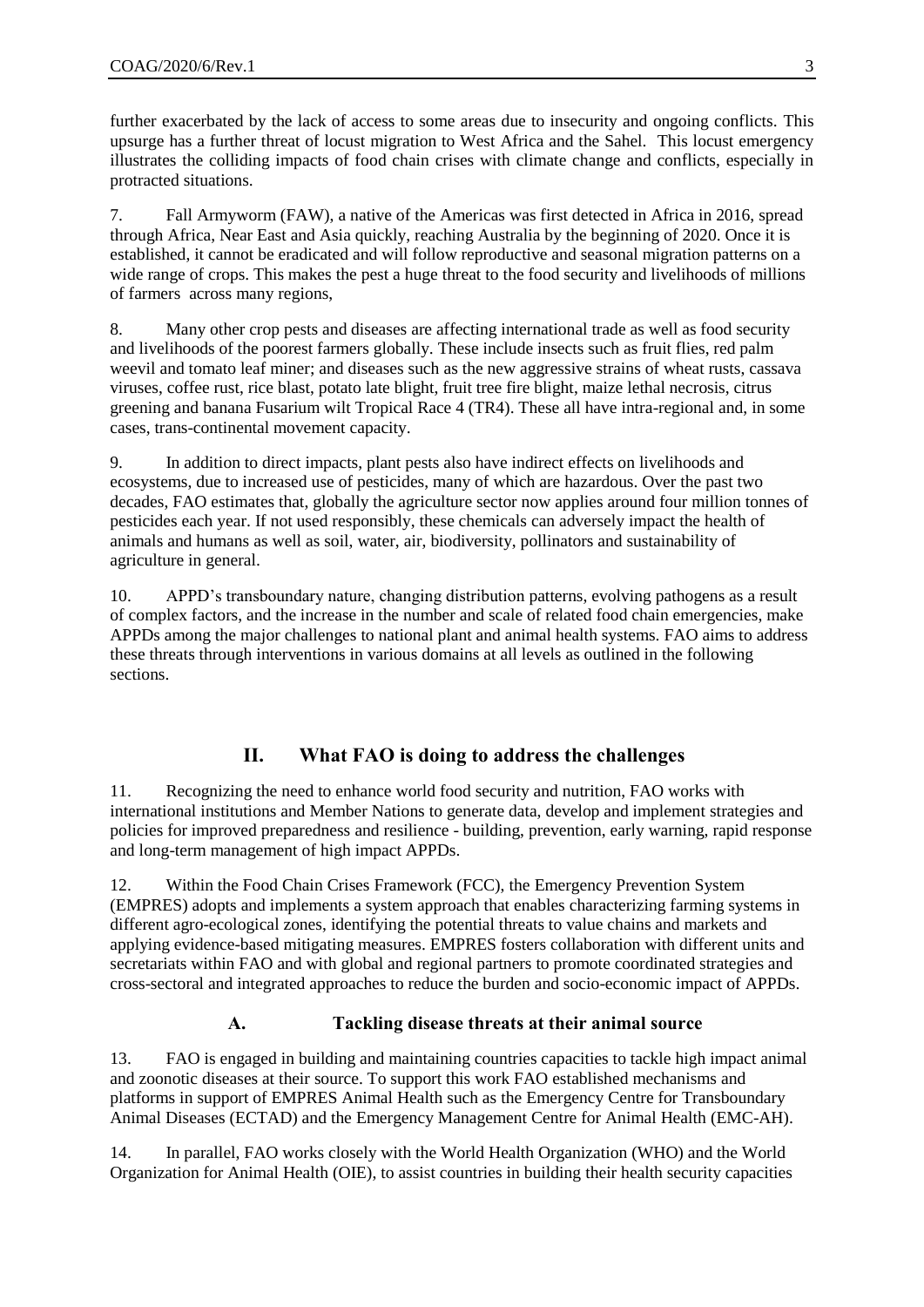and meet international obligations and standards towards a world safe and secure from global disease threats, through partnerships and coordination mechanisms such as the FAO/OIE Global framework for the Progressive Control of Transboundary Animal Diseases (GF-TADs), the FAO/OIE/WHO Global Early Warning System (GLEWS+) and the FAO/OIE/WHO Tripartite. All of these platforms work together to ensure effective implementation and coordination of efforts to prevent and control high impact animal diseases and human health related threats.

15. FAO global efforts to curb the impact of animal and zoonotic diseases are fostered at the regional, sub regional and country levels through decentralized offices and working with regional organizations and regional economic communities to ensure coherence and consistency with regional and country contexts. Furthermore, FAO collaborates closely with a broad network of reference centres and technical institutions in delivering its services in the area of animal health.

16. Historically, global disease outbreaks such as HPAI H5N1 have highlighted the weaknesses of veterinary systems in many affected countries. Attention was drawn to the need to strengthen the capacity of affected and at-risk countries on a larger scale. This has enabled FAO to raise and invest significant resources in support of animal health systems and progressively build a large programme with the support of resource partners. Initial investments in the global response to HPAI H5N1 constituted a foundation, embedding FAO capacities to address other emerging and re-emerging threats. Today this is essential for supporting beneficiary governments as these threats have intensified and diversified.

17. The PPR Global Eradication Programme (PPR GEP) jointly coordinated by FAO and OIE aims to achieve global freedom from PPR by 2030. Since the inception of the programme in 2016, FAO assisted in the development of PPR regional strategies, supported affected countries to develop their PPR National Strategic Plans and put in place effective surveillance and vaccination programmes. The proposed draft resolution in the annex advocates for consolidating international and national efforts to progress in the control of PPR this disease and achieve its eradication by 2030.

18. FAO is also committed to other global initiatives such as the implementation of the Global FMD Control Strategy, the post rinderpest eradication programme and the Global Initiative on Control of African swine fever. These programmes are jointly coordinated with OIE with significant achievements including progress towards control of FMD using the [Progressive Control Pathway, a](http://www.fao.org/ag/againfo/commissions/eufmd/commissions/eufmd-home/progressive-control-pathway-pcp/en/)nd maintaining global freedom from rinderpest by securing virus-containing material in designated rinderpest holding facilities for limited and controlled use. Coordination efforts are also deployed through the Programme against African *Trypanosomiasis* (PAAT), an inter-agency collaboration to support African countries in relieving the huge burden of tsetse-transmitted *trypanosomiasis*.

19. The European Commission for the Control of Foot-and-Mouth Disease (EuFMD), hosted in FAO, aims to counter the threat of FMD and Similar Transboundary animal diseases (FAST). It provides a capacity building programme for its member nations to support preparedness and works with European neighbours to put in place sustainable control programmes to progressively control FMD in all regions.

20. In addition, FAO issues regular global disease alerts and risk assessments, collects and analyses data in the Global Animal Disease Information System (EMPRES-i) and deploys a number of capacity development tools that support disease information systems, detection, surveillance, preparedness and response. These include Good Emergency Management Practice, the Surveillance Evaluation Tool, the Laboratory Mapping Tool, the Early Warning/Forecasting and Decision Support Tool, and the Event Mobile application (EMA-i) to report disease events in real time.

## **B. Prevention and integrated management of plant pests and diseases**

21. FAO has been playing an important role in supporting Member Nations in their efforts to adopt the preventive and integrated pest management approaches, as well as the application of principles of agroecology, to minimize the impacts of plant pests and diseases on food security and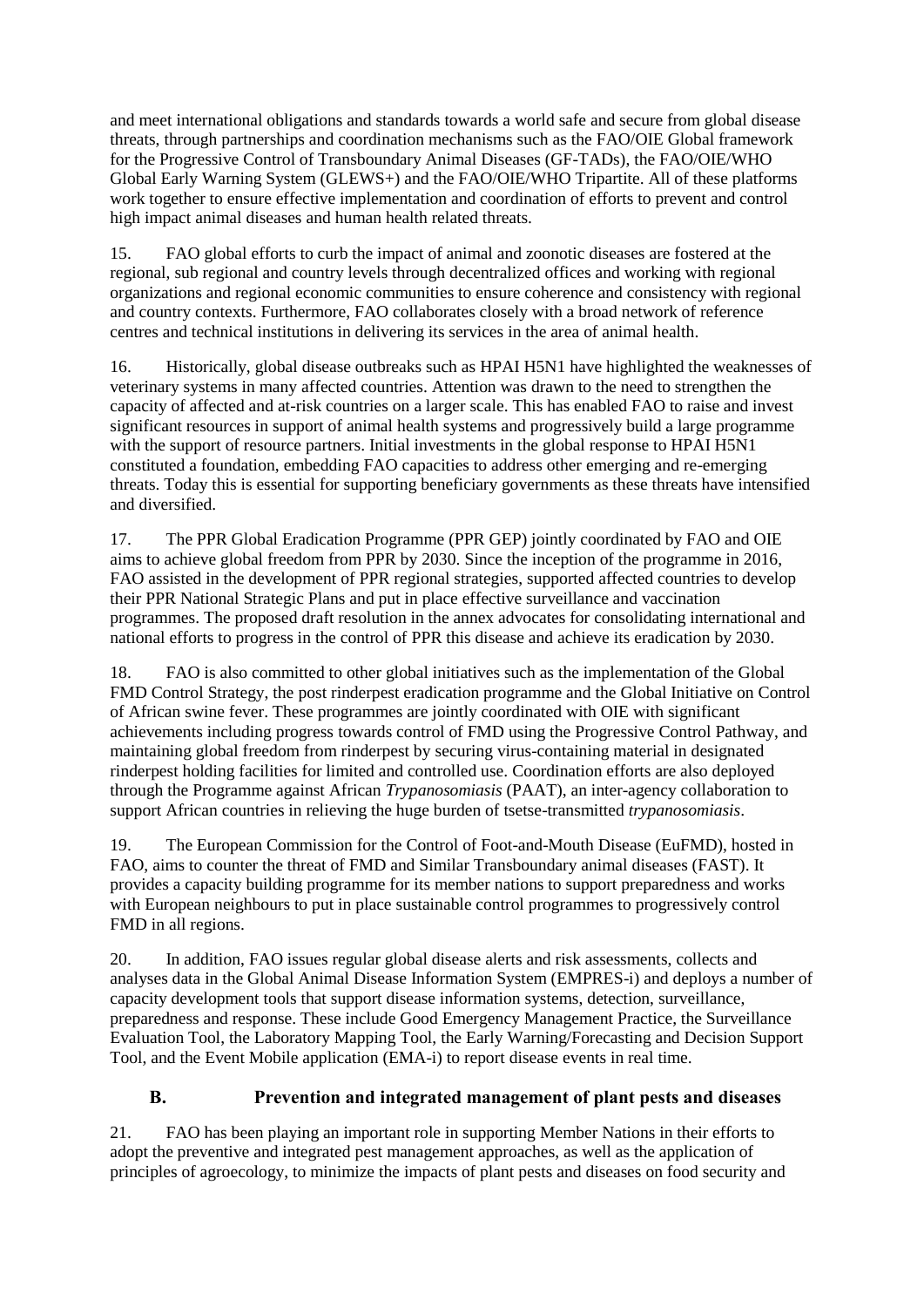livelihoods. Specific areas of support include management of pests and pesticides through their lifecycle to reduce their risks, use of innovative tools such as digital monitoring and knowledge platforms, early detection and adopting preventive approaches and agro-ecosystem based integrated pest management (IPM).

22. The International Plant Protection Convention (IPPC) secretariat, hosted by FAO, provides an intergovernmental platform for international cooperation between countries to secure safe trade of plants and plant products. It operates through enhancing global awareness on plant health issues, developing International Standards for Phytosanitary Measures (ISPMs) and protocols for pest identification and management as well as supporting national capacities for the implementation of the ISPMs and recommendations of the Commission on Phytosanitary Measures (CPM). The new IPPC Strategic Framework for 2020-2030, which is in the process of being adopted contains a development agenda on "Strengthening Pest Outbreak Alert and Response Systems".

23. The International Year of Plant Health (IYPH) 2020 provides a good opportunity to raise awareness at all levels on the importance of plant health for the safe and sustainable plant production for the global community and its role in contributing to achieving the goals of the United Nations 2030 agenda.

24. FAO and IPPC implement numerous regional programmes and projects on prevention, containment and integrated management of plant pests and diseases through regular and extra budgetary resources, some of which focus on specific pests and diseases. The Farmer Field Schools (FFS), developed over 30 years ago primarily in Asia and then used in more than 100 countries worldwide, are used as the main vehicle to enhance capacities of farmers in adopting the best practices for implementation of the principles of ecosystem based IPM, the "*save and grow*" concept and agroecology for effective management of plant pests and diseases.

25. Desert Locust prevention and control has been so far the largest programme of EMPRES-Plant Protection. It has been highly successful in operating the Desert Locust Information Service (DLIS) which operates as a global early warning system that monitors the situation of desert locust and alerts in FAO Member Nations. This is also supported by coordination mechanisms such as the Desert Locust Control Committee and the Desert Locust regional commissions. These structures have been crucial in addressing the current desert locust outbreak challenges in East Africa, Yemen and beyond. The combined efforts of FAO and the commissions have reduced the duration, intensity and frequency of plagues that historically lasted for up to 15 years and affected 50 countries or more. The lessons learned from the desert locust programme are being applied effectively in the prevention and management of other locusts in the Caucasus and Central Asia.

26. FAO has been working also to support countries in their efforts to minimize the impact of FAW together with its international development and resource partners. In December 2019, FAO launched the FAO Global Action (2020-2022) for FAW Control with a view to provide a framework to engage international and resource partners as well as various governments to mitigate FAW's risks on food security and farmers' livelihoods.

27. Similarly, numerous programmes and projects are being implemented on facilitating regional collaborations and on developing national capacities in prevention and management of specific plant pests and diseases, such as red palm weevil in Near East, cassava virus diseases in Southeast Asia, wheat rust diseases in Central Asia and Caucasus, banana Fusarium wilt disease Tropical Race 4 (TR4) in Latin America and the Caribbean and Southeast Asia, and multiple pests and diseases in Africa.

28. FAO also aims to ensure safe and reduced use of pesticides through collaborations with various international partners. It collaborates with WHO in developing technical guidelines for implementation of the Code of Conduct on Pesticide Management, and in setting international standards on pesticide quality and residues in food, and with UNEP in addressing issues related to highly hazardous pesticides through the framework of Strategic Approach to International Chemical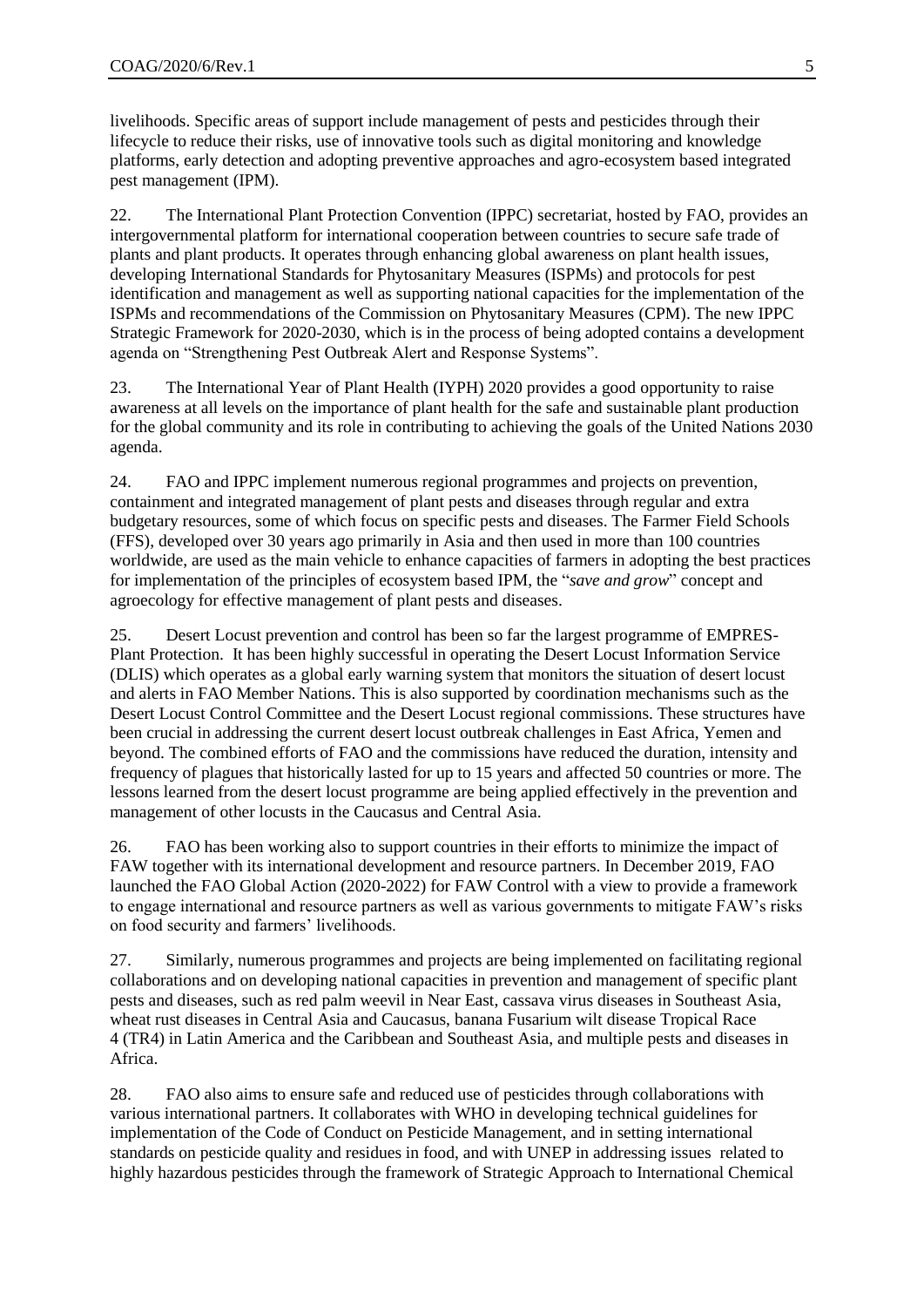Management. FAO also hosts the Secretariat of the Rotterdam Convention on the Prior Informed Consent Procedure for Certain Hazardous Chemicals and Pesticides in International Trade.

29. FAO and the IPPC collaborate closely with its international and national resource and technical partners in delivering its services in the area of plant health. The technical partners include, among others, the Regional and National Plant Protection Organizations, CGIAR, Regional Economic Communities and international institutions/entities such as the Centre for Agriculture and Bioscience International (CABI), the French Agricultural Research Centre for International Development (CIRAD), the World Banana Forum (WBF, hosted in FAO) and the Borlaug Global Rust Initiative (BGRI).

30. Regarding the agricultural innovations, the FAO/IAEA Joint Division of Nuclear Techniques in Food and Agriculture implements a strategic programme to foster use of advanced nuclear technologies to control major insect pests of crops and those of veterinary importance. Principal techniques include use of Sterile Insect Technique (SIT) for insect management and development of resistant varieties against certain diseases. Furthermore, strong collaborations have been developed on specific topics with various CGIAR centres, international research institutions and academia.

## **III. Priority actions to increase effectiveness for addressing high impact APPDs**

31. The movement and spread of animal and plant pests and diseases have underlined the need to address such threats with a comprehensive and integrated approach, taking account of the entire food chain and diverse ecosystems. This requires investigation of the interplay between environmental, socio economic and climatic factors, and the health of animals, plants and humans. There is growing evidence of the need for multidisciplinary and holistic systems approaches to tackling global APPD threats, and for the adoption and implementation of the One Health approach, extending to social and ecological resilience.

32. Prevention and control of APPDs should remain a top priority of FAO's work through increased investments and capacity development programmes. The focus should be on the key measures necessary to prevent, monitor and respond to these threats, with appropriate policies and interventions at global, regional, national and local levels as well as pursuing capacity development efforts at all levels. This will improve access of farmers to the services, knowledge and tools that enable them to prevent and effectively manage animal and plant health risks as they arise.

33. The work of FAO in addressing the threats posed by the high impact APPDs at global and local levels is recognized particularly for:

- a) the support provided for promotion and adoption of the One Health approach, as well as the principles of the agro-ecosystem-based IPM approach, Save and Grow and agroecology in long-term management of APPDs;
- b) the value of the EMPRES programmes for animal and plant health and associated platforms and networks in monitoring APPDs and provision of support to countries in addressing the threats;
- c) the role played by the National and Regional Plant Protection Organizations, which are mandated under the International Plant Protection Convention (IPPC) for the prevention and containment of quarantine plant pests and diseases while facilitating safe trade through the development and implementation of International Standards for Phytosanitary Measures (ISPMs).

34. In order to further strengthen the efforts of the international community and national institutions to fight high impact APPDs, FAO should: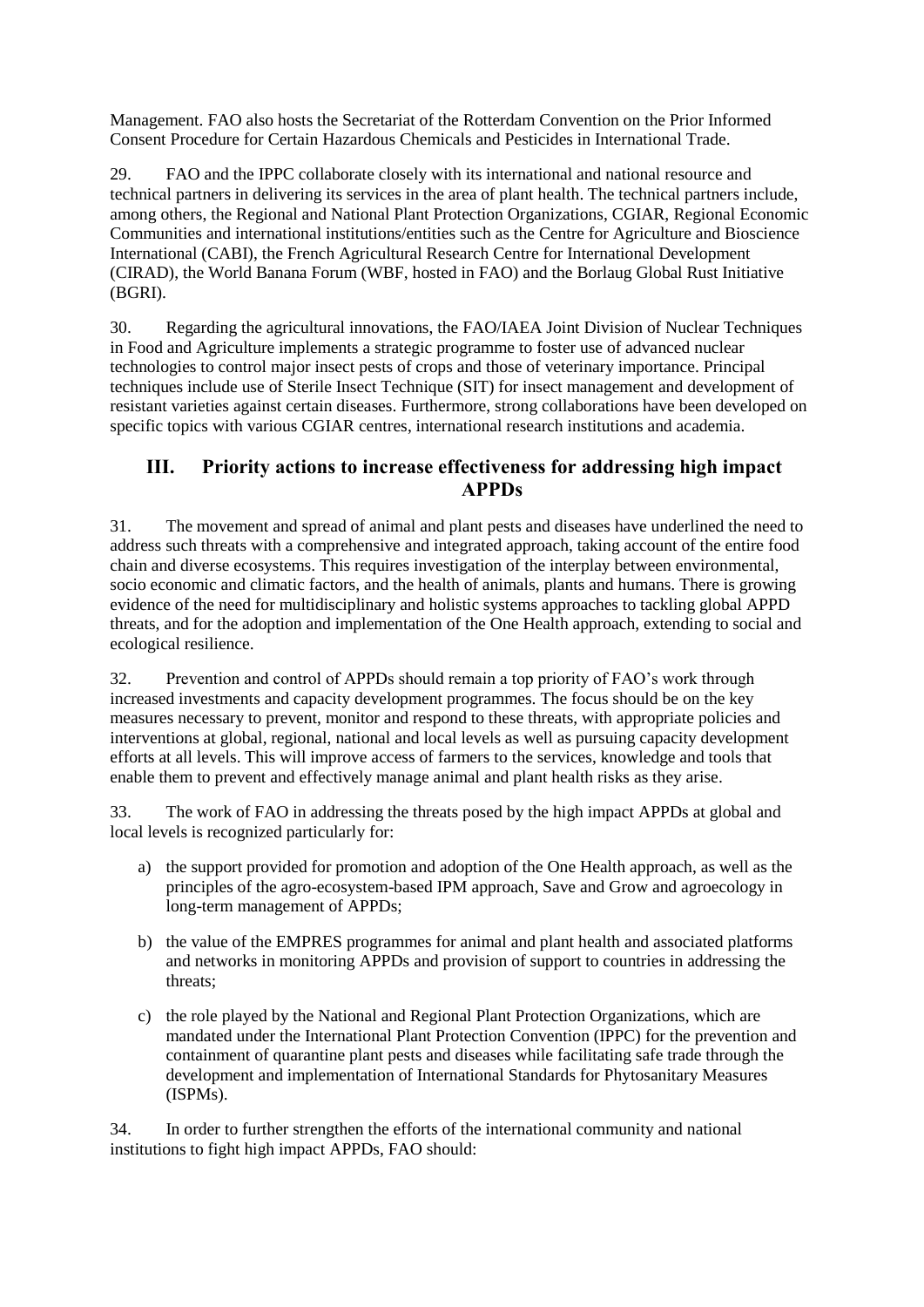- a) Significantly strengthen its animal and plant health related capacities to support national and international efforts in addressing increasing threats from APPDs;
- b) Enhance its proactive coordination role in fostering sustainable global and regional cooperation and in leading capacity development for the improvement of animal and plant health systems to deliver prevention, surveillance and emergency preparedness and response services for management of APPDs;
- c) Strengthen its role in multi-stakeholder engagement in support of global vaccine quality and security for high impact animal diseases, and in the policy change processes that will improve the access and use of vaccines and other means by which livestock producers can prevent and manage disease risks;
- d) Play a stronger role in multi sectoral coordination and capacity development for assessing and reducing the risks associated with emerging zoonotic diseases in animal reservoirs and development/support of evidence-based risk management policies and practices meeting the specific needs of FAO Members;
- e) Further invest in the capacity to monitor pest and disease spread, generate relevant information on the changes in pest/disease dynamics, develop adequate tools, guidance and methodologies to assess the pest and disease risks resulting from interrelated factors including socio-economic stressors and climate change;
- f) Strengthen collaboration with research and development partners in promoting the use of innovative approaches, particularly digital communication technologies, to help countries avert the risks of APPDs by facilitating information exchange and scaling up preparedness and response;
- g) Adopt upstream approaches for understanding the common drivers triggering APPDs and further integrate and synergise activities in animal and plant health to increase the effectiveness of the Organization's support at every level;
- h) Step-up efforts on farmer and community education through participatory approaches such as Farmer Field Schools, eLearning platforms and on innovation and utilisation of technologies related to agro-ecosystem based IPM approaches and agroecology, including bio control techniques;
- i) Strengthen capacity building assistance provided to FAO Members, together with partners, to build the resilience of agriculture and food systems to multiple risks from APPDs connected with aggravating factors such as climate change, natural-induced disasters and insecurity.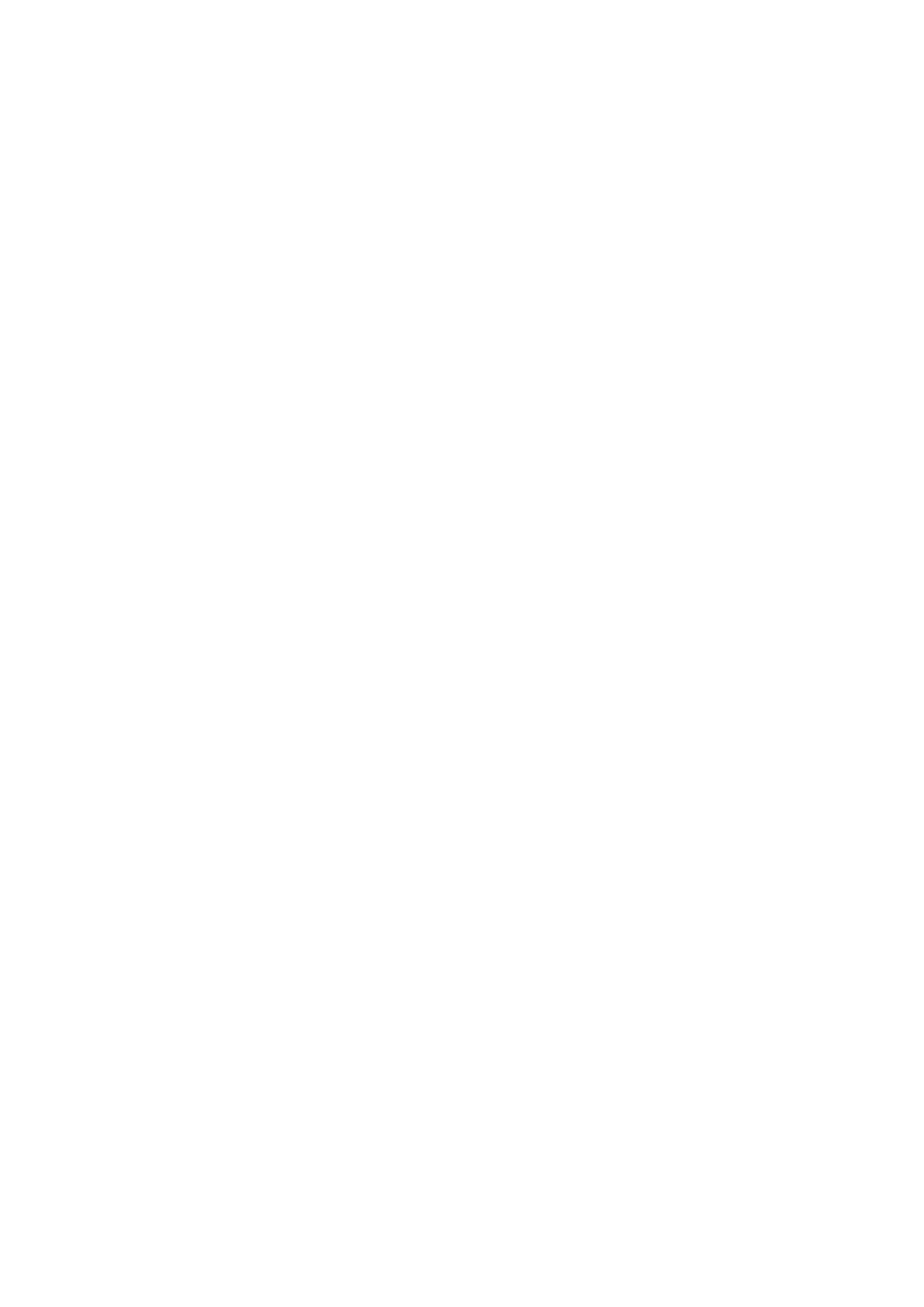#### **Annex**

## **Draft Conference Resolution**

## **Eradication of Peste des Petits Ruminants (PPR) by 2030**

## **THE CONFERENCE:**

**Recognizing** that sheep and goats are the primary livestock resource of about 300 million poor rural families in developing and emerging countries; and in most of these countries, women and children are highly involved in sheep and goats production, they can obtain animal-sourced proteins, while also benefitting from additional income generated by the sale of livestock products;

**Recognizing** that Peste des Petits Ruminants (PPR) or small ruminant plague is a highly contagious viral disease of both domestic and wild small ruminants with around 70 countries in Africa, Asia and the Middle East having reported the disease, countries that are home to more than 80 percent of the global 2.5 billion small ruminants;

**Taking into consideration** that a) the annual global economic impacts of PPR have been estimated between USD 1.4 billion to USD 2.1 billion losses; b) the current scientific knowledge and tools (vaccines and diagnostics) are fit for purpose for the global eradication of PPR, while the disease is still confined to relatively defined parts of the world; and c) these make global action essential not only to stimulate sustained socio-economic development in low income infected countries, but also to protect the global sheep and goat industries.

**Recalling** that learning from the successful eradication of rinderpest in 2011, FAO, the World Organisation for Animal Health (OIE) and partners launched the PPR Global Eradication programme (PPR GEP) in Côte d'Ivoire (where the disease was first reported in 1942), with the vision for global freedom by 2030;

**Noting** the strategic partnership with OIE and several other global and regional institutions, as well as resource partners, research institutions, Civil Society Organisations and with special role of the **International Atomic Energy Agency** (IAEA) for technology transfer and laboratory network**;**

**Confirming** the growing evidence which suggests that multiple wildlife small ruminant species can be infected with peste des petits ruminants virus (PPRV), leading to significant consequences regarding the potential maintenance of PPRV in communities of susceptible hosts, and the threat that PPRV may pose to the conservation of wildlife populations, including endangered species, and resilience of ecosystems;

**Calling the attention** of FAO Members that PPR global eradication by 2030 will contribute to the achievement of the Sustainable Development Goals (SDGs), in particular SDG1; SDG2; SDG3; SDG5; SDG8; SDG 12; SDG 15; and SDG 17;

Reaffirming the support of the FAO Conference at its 39<sup>th</sup> Session in June 2015 to the PPR Global Eradication Programme (PPR GEP);